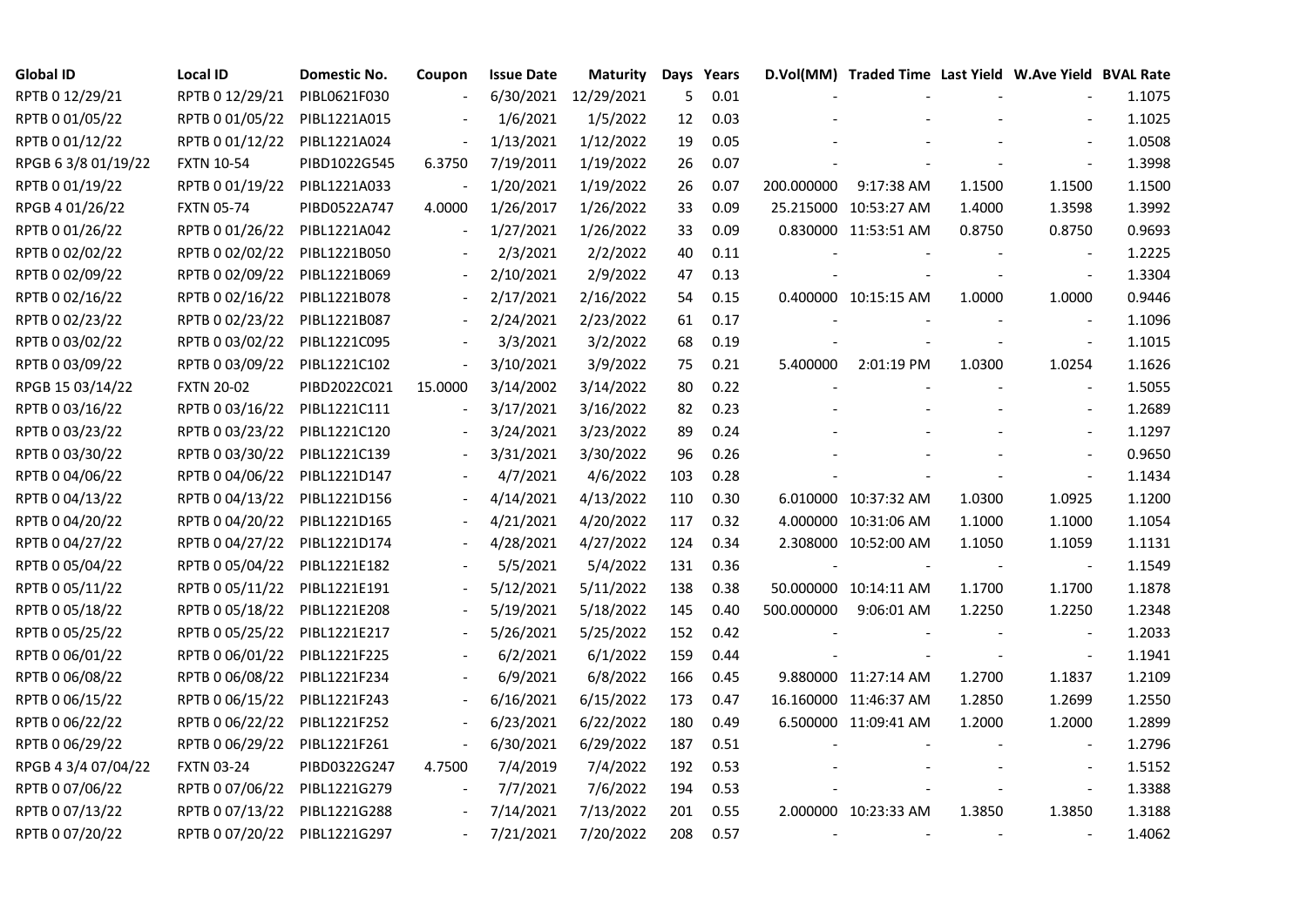| <b>Global ID</b>     | <b>Local ID</b>   | Domestic No. | Coupon                   | <b>Issue Date</b>     | Maturity              |     | Days Years |            | D.Vol(MM) Traded Time Last Yield W.Ave Yield BVAL Rate |        |                          |        |
|----------------------|-------------------|--------------|--------------------------|-----------------------|-----------------------|-----|------------|------------|--------------------------------------------------------|--------|--------------------------|--------|
| RPTB 0 07/27/22      | RPTB 0 07/27/22   | PIBL1221G304 | $\overline{\phantom{a}}$ | 7/28/2021             | 7/27/2022             | 215 | 0.59       |            |                                                        |        |                          | 1.3995 |
| RPGB 4 7/8 08/02/22  | <b>FXTN 10-56</b> | PIBD1022H562 | 4.8750                   | 8/2/2012              | 8/2/2022              | 221 | 0.61       |            |                                                        |        |                          | 1.8308 |
| RPTB 0 08/03/22      | RPTB 0 08/03/22   | PIBL1221H312 |                          | 8/4/2021              | 8/3/2022              | 222 | 0.61       |            | 173.933000 11:19:42 AM                                 | 1.2800 | 1.3044                   | 1.2900 |
| RPTB 0 08/10/22      | RPTB 0 08/10/22   | PIBL1221H321 | $\overline{\phantom{a}}$ | 8/11/2021             | 8/10/2022             | 229 | 0.63       | 2.012000   | 9:30:19 AM                                             | 1.4000 | 1.4000                   | 1.3851 |
| RPTB 0 08/17/22      | RPTB 0 08/17/22   | PIBL1221H330 | $\overline{\phantom{a}}$ | 8/18/2021             | 8/17/2022             | 236 | 0.65       |            |                                                        |        | $\overline{\phantom{a}}$ | 1.3805 |
| RPTB 0 08/24/22      | RPTB 0 08/24/22   | PIBL1221H349 | $\blacksquare$           | 8/25/2021             | 8/24/2022             | 243 | 0.67       | 1.000000   | 9:43:05 AM                                             | 1.3000 | 1.3000                   | 1.4203 |
| RPTB 0 08/31/22      | RPTB 0 08/31/22   | PIBL1221I357 |                          | 9/1/2021              | 8/31/2022             | 250 | 0.68       |            |                                                        |        | $\overline{\phantom{a}}$ | 1.4387 |
| RPTB 0 09/07/22      | RPTB 0 09/07/22   | PIBL1221I366 | $\overline{\phantom{a}}$ | 9/8/2021              | 9/7/2022              | 257 | 0.70       |            |                                                        |        | $\overline{\phantom{a}}$ | 1.4572 |
| RPGB 4 3/4 09/13/22  | <b>FXTN 10-57</b> | PIBD1022I570 | 4.7500                   | 9/13/2012             | 9/13/2022             | 263 | 0.72       |            |                                                        |        |                          | 1.9080 |
| RPTB 0 09/14/22      | RPTB 0 09/14/22   | PIBL1221I375 | $\blacksquare$           | 9/15/2021             | 9/14/2022             | 264 | 0.72       |            |                                                        |        |                          | 1.5303 |
| RPTB 0 09/21/22      | RPTB 0 09/21/22   | PIBL1221I384 | $\blacksquare$           | 9/22/2021             | 9/21/2022             | 271 | 0.74       |            |                                                        |        | $\frac{1}{2}$            | 1.5353 |
| RPTB 0 09/28/22      | RPTB 0 09/28/22   | PIBL1221I393 |                          | 9/29/2021             | 9/28/2022             | 278 | 0.76       |            | 36.700000 10:40:11 AM                                  | 1.4000 | 1.4204                   | 1.4958 |
| RPTB 0 10/05/22      | RPTB 0 10/05/22   | PIBL1221J409 |                          | 10/6/2021             | 10/5/2022             | 285 | 0.78       |            | 34.034000 10:49:22 AM                                  | 1.5000 | 1.4559                   | 1.5192 |
| RPTB 0 10/12/22      | RPTB 0 10/12/22   | PIBL1221J418 |                          |                       | 10/13/2021 10/12/2022 | 292 | 0.80       |            | 242.496000 10:53:00 AM                                 | 1.4750 | 1.5295                   | 1.5300 |
| RPGB 12 3/4 10/17/22 | <b>FXTN 20-03</b> | PIBD2022J033 | 12.7500                  |                       | 10/17/2002 10/17/2022 | 297 | 0.81       |            |                                                        |        | $\overline{\phantom{a}}$ | 1.9618 |
| RPTB 0 10/19/22      | RPTB 0 10/19/22   | PIBL1221J427 |                          |                       | 10/20/2021 10/19/2022 | 299 | 0.82       |            |                                                        |        |                          | 1.5408 |
| RPTB 0 10/26/22      | RPTB 0 10/26/22   | PIBL1221J436 |                          |                       | 10/27/2021 10/26/2022 | 306 | 0.84       |            |                                                        |        | $\overline{\phantom{a}}$ | 1.5555 |
| RPTB 0 11/02/22      | RPTB 0 11/02/22   | PIBL1221K443 |                          | 11/3/2021             | 11/2/2022             | 313 | 0.86       |            |                                                        |        | $\overline{a}$           | 1.5692 |
| RPTB 0 11/09/22      | RPTB 0 11/09/22   | PIBL1221K452 |                          | 11/10/2021            | 11/9/2022             | 320 | 0.88       |            |                                                        |        | $\blacksquare$           | 1.5766 |
| RPTB 0 11/16/22      | RPTB 0 11/16/22   | PIBL1221K461 |                          |                       | 11/17/2021 11/16/2022 | 327 | 0.90       | 60.000000  | 9:58:37 AM                                             | 1.6100 | 1.6100                   | 1.6111 |
| RPTB 0 11/23/22      | RPTB 0 11/23/22   | PIBL1221K470 |                          | 11/24/2021 11/23/2022 |                       | 334 | 0.91       |            |                                                        |        | $\blacksquare$           | 1.6134 |
| RPTB 0 11/29/22      | RPTB 0 11/29/22   | PIBL1221L488 | $\overline{\phantom{a}}$ |                       | 12/1/2021 11/29/2022  | 340 | 0.93       |            | 50.050000 11:44:39 AM                                  | 1.6200 | 1.6200                   | 1.6188 |
| RPGB 4 5/8 12/04/22  | RTB 05-11         | PIID0522L114 | 4.6250                   | 12/4/2017             | 12/4/2022             | 345 | 0.95       |            | 41.000000 10:49:00 AM                                  | 2.1000 | 1.9537                   | 2.0047 |
| RPGB 4 12/06/22      | <b>FXTN 10-58</b> | PIBD1022L585 | 4.0000                   | 12/6/2012             | 12/6/2022             | 347 | 0.95       |            |                                                        |        |                          | 2.0764 |
| RPTB 0 12/07/22      | RPTB 0 12/07/22   | PIBL1221L497 | $\blacksquare$           | 12/7/2021             | 12/7/2022             | 348 | 0.95       | 113.184200 | 2:04:16 PM                                             | 1.6250 | 1.6250                   | 1.6290 |
| RPTB 0 12/14/22      | RPTB 0 12/14/22   | PIBL1221L503 | $\blacksquare$           | 12/15/2021            | 12/14/2022            | 355 | 0.97       |            | 68.630000 11:53:57 AM                                  | 1.6200 | 1.6101                   | 1.6550 |
| RPGB 4 3/8 02/11/23  | RTB 03-10         | PIID0323B101 | 4.3750                   | 2/11/2020             | 2/11/2023             | 414 | 1.13       |            | 33.000000 10:50:03 AM                                  | 2.2050 | 2.0641                   | 2.2898 |
| RPGB 13 02/20/23     | <b>FXTN 20-04</b> | PIBD2023B048 | 13.0000                  | 2/20/2003             | 2/20/2023             | 423 | 1.16       |            |                                                        |        | $\blacksquare$           | 2.1919 |
| RPGB 5 1/2 03/08/23  | <b>FXTN 05-75</b> | PIBD0523C752 | 5.5000                   | 3/8/2018              | 3/8/2023              | 439 | 1.20       |            |                                                        |        |                          | 2.1100 |
| RPGB 3 1/2 04/21/23  | <b>FXTN 07-58</b> | PIBD0723D588 | 3.5000                   | 4/21/2016             | 4/21/2023             | 483 | 1.32       |            |                                                        |        |                          | 2.4250 |
| RPGB 11 7/8 05/29/23 | <b>FXTN 20-05</b> | PIBD2023E054 | 11.8750                  | 5/29/2003             | 5/29/2023             | 521 | 1.43       |            |                                                        |        | $\blacksquare$           | 2.3517 |
| RPGB 3 1/4 08/15/23  | RTB 10-04         | PIID1023H046 | 3.2500                   | 8/15/2013             | 8/15/2023             | 599 | 1.64       |            | 1.000000 10:03:41 AM                                   | 2.8250 | 2.8250                   | 2.6611 |
| RPGB 2 3/8 09/10/23  | <b>FXTN 03-25</b> | PIBD0323I252 | 2.3750                   | 9/10/2020             | 9/10/2023             | 625 | 1.71       |            |                                                        |        |                          | 2.6640 |
| RPGB 11 3/8 10/23/23 | <b>FXTN 20-06</b> | PIBD2023J068 | 11.3750                  | 10/23/2003            | 10/23/2023            | 668 | 1.83       |            |                                                        |        |                          | 2.5914 |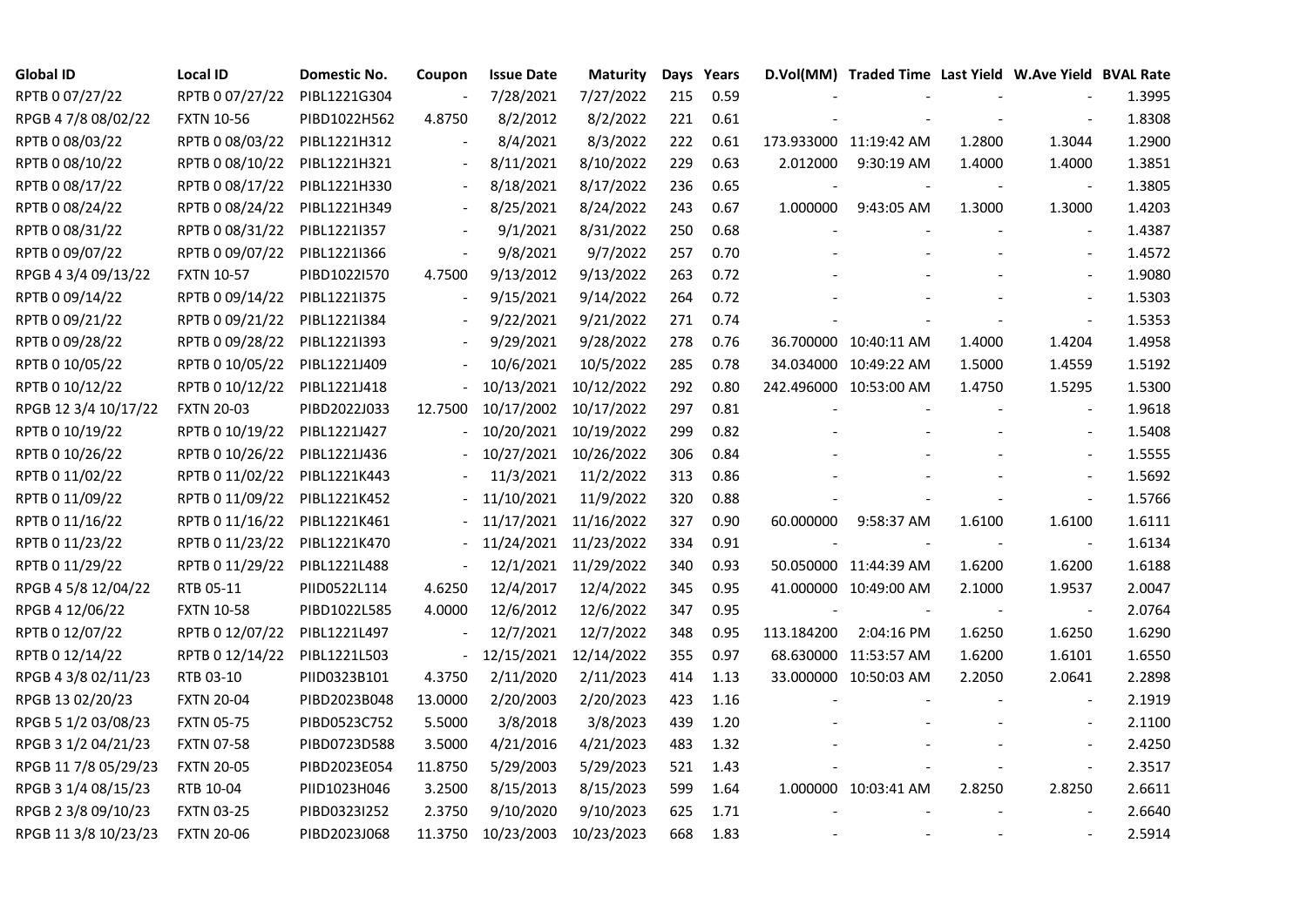| <b>Global ID</b>     | <b>Local ID</b>   | Domestic No. | Coupon  | <b>Issue Date</b> | <b>Maturity</b>  |     | Days Years |             | D.Vol(MM) Traded Time Last Yield W.Ave Yield BVAL Rate |        |                          |        |
|----------------------|-------------------|--------------|---------|-------------------|------------------|-----|------------|-------------|--------------------------------------------------------|--------|--------------------------|--------|
| RPGB 2 3/8 03/09/24  | RTB 03-11         | PIID0324C115 | 2.3750  | 3/9/2021          | 3/9/2024         | 806 | 2.21       |             | 404.000000 11:42:57 AM                                 | 2.5800 | 2.5725                   | 2.5408 |
| RPGB 6 1/4 03/12/24  | RTB 05-12         | PIID0524C129 | 6.2500  | 3/12/2019         | 3/12/2024        | 809 | 2.22       |             |                                                        |        |                          | 2.5959 |
| RPGB 4 1/2 04/20/24  | <b>FXTN 07-59</b> | PIBD0724D595 | 4.5000  | 4/20/2017         | 4/20/2024        | 848 | 2.32       | 16.390000   | 9:26:33 AM                                             | 2.7000 | 2.7000                   | 2.6925 |
| RPGB 12 3/8 06/03/24 | <b>FXTN 20-07</b> | PIBD2024F075 | 12.3750 | 6/3/2004          | 6/3/2024         | 892 | 2.44       |             |                                                        |        | $\overline{\phantom{a}}$ | 2.9373 |
| RPGB 12 7/8 08/05/24 | <b>FXTN 20-08</b> | PIBD2024H086 | 12.8750 | 8/5/2004          | 8/5/2024         | 955 | 2.62       |             |                                                        |        | $\blacksquare$           | 3.0324 |
| RPGB 4 1/8 08/20/24  | <b>FXTN 10-59</b> | PIBD1024H595 | 4.1250  | 8/20/2014         | 8/20/2024        | 970 | 2.66       |             | 23.900000 10:19:29 AM                                  | 3.0300 | 3.0300                   | 3.0602 |
| RPGB 4 1/4 10/17/24  | <b>FXTN 05-76</b> | PIBD0524J762 | 4.2500  | 10/17/2019        | 10/17/2024 1,028 |     | 2.82       |             |                                                        |        | $\blacksquare$           | 3.1269 |
| RPGB 13 3/4 11/11/24 | <b>FXTN 20-09</b> | PIBD2024K091 | 13.7500 | 11/11/2004        | 11/11/2024 1,053 |     | 2.88       |             |                                                        |        | $\sim$                   | 3.1805 |
| RPGB 5 3/4 04/12/25  | <b>FXTN 07-61</b> | PIBD0725D618 | 5.7500  | 4/12/2018         | 4/12/2025 1,205  |     | 3.30       |             |                                                        |        |                          | 3.6201 |
| RPGB 12 1/8 04/14/25 | <b>FXTN 20-10</b> | PIBD2025D103 | 12.1250 | 4/14/2005         | 4/14/2025 1,207  |     | 3.31       |             |                                                        |        | $\blacksquare$           | 3.3961 |
| RPGB 2 5/8 08/12/25  | RTB 05-13         | PIID0525H130 | 2.6250  | 8/12/2020         | 8/12/2025 1,327  |     | 3.63       |             | 27.000000 10:37:54 AM                                  | 3.5000 | 3.5000                   | 3.4421 |
| RPGB 3 5/8 09/09/25  | <b>FXTN 10-60</b> | PIBD10251608 | 3.6250  | 9/9/2015          | 9/9/2025 1,355   |     | 3.71       | 0.300000    | 2:33:18 PM                                             | 3.6500 | 3.6500                   | 3.7073 |
| RPGB 12 1/8 10/20/25 | <b>FXTN 20-11</b> | PIBD2025J116 | 12.1250 | 10/20/2005        | 10/20/2025 1,396 |     | 3.82       |             |                                                        |        | $\blacksquare$           | 3.6529 |
| RPGB 18 1/4 11/29/25 | <b>FXTN 25-01</b> | PIBD2525K015 | 18.2500 | 11/29/2000        | 11/29/2025 1,436 |     | 3.93       |             |                                                        |        | $\mathbf{r}$             | 3.7072 |
| RPGB 10 1/4 01/19/26 | <b>FXTN 20-12</b> | PIBD2026A122 | 10.2500 | 1/19/2006         | 1/19/2026 1,487  |     | 4.07       |             |                                                        |        | $\blacksquare$           | 3.7694 |
| RPGB 6 1/4 02/14/26  | <b>FXTN 07-62</b> | PIBD0726B627 | 6.2500  | 2/14/2019         | 2/14/2026 1,513  |     | 4.14       |             |                                                        |        |                          | 3.8196 |
| RPGB 3 3/8 04/08/26  | <b>FXTN 05-77</b> | PIBD0526D772 | 3.3750  | 4/8/2021          | 4/8/2026 1,566   |     | 4.29       | 100.000000  |                                                        |        | $\sim$                   | 3.9734 |
| RPGB 3 1/2 09/20/26  | RTB 10-05         | PIID1026I057 | 3.5000  | 9/20/2016         | 9/20/2026 1,731  |     | 4.74       |             |                                                        |        | $\blacksquare$           | 4.0341 |
| RPGB 6 1/4 10/20/26  | RTB 15-01         | PIID1526J019 | 6.2500  | 10/20/2011        | 10/20/2026 1,761 |     | 4.82       |             |                                                        |        | $\mathbf{r}$             | 4.0667 |
| RPGB 8 12/07/26      | <b>FXTN 20-13</b> | PIBD2026L139 | 8.0000  | 12/7/2006         | 12/7/2026 1,809  |     | 4.95       |             |                                                        |        | $\mathbf{r}$             | 4.1189 |
| RPGB 5 3/8 03/01/27  | RTB 15-02         | PIID1527C023 | 5.3750  | 3/1/2012          | 3/1/2027 1,893   |     | 5.18       |             | $\blacksquare$                                         |        | $\sim$                   | 4.1867 |
| RPGB 4 3/4 05/04/27  | <b>FXTN 10-61</b> | PIBD1027E617 | 4.7500  | 5/4/2017          | 5/4/2027 1,957   |     | 5.36       | 38.939000   | 3:12:55 PM                                             | 4.2250 | 4.2250                   | 4.4500 |
| RPGB 4 5/8 06/02/27  | RTB 05-14         | PIID0527L140 | 4.6250  | 12/2/2021         | 6/2/2027 1,986   |     | 5.44       | 4639.047000 | 2:50:50 PM                                             | 4.3500 | 4.4114                   | 4.3625 |
| RPGB 8 5/8 09/06/27  | <b>FXTN 20-14</b> | PIBD2027I140 | 8.6250  | 9/6/2007          | 9/6/2027 2,082   |     | 5.70       |             |                                                        |        | $\overline{\phantom{a}}$ | 4.3264 |
| RPGB 6 1/4 03/22/28  | <b>FXTN 10-63</b> | PIBD1028C635 | 6.2500  | 3/22/2018         | 3/22/2028 2,280  |     | 6.24       |             | 4.000000 10:16:52 AM                                   | 4.3550 | 4.3550                   | 4.4339 |
| RPGB 3 5/8 04/22/28  | <b>FXTN 07-64</b> | PIBD0728D649 | 3.6250  | 4/22/2021         | 4/22/2028 2,311  |     | 6.33       |             |                                                        |        | $\blacksquare$           | 4.4062 |
| RPGB 3 3/4 08/12/28  | <b>FXTN 07-65</b> | PIBD0728H654 | 3.7500  | 8/12/2021         | 8/12/2028 2,423  |     | 6.63       |             | 52.400000 10:41:44 AM                                  | 4.4100 | 4.4050                   | 4.3901 |
| RPGB 9 1/2 12/04/28  | <b>FXTN 20-15</b> | PIBD2028L151 | 9.5000  | 12/4/2008         | 12/4/2028 2,537  |     | 6.95       |             |                                                        |        | $\sim$                   | 4.5611 |
| RPGB 6 7/8 01/10/29  | <b>FXTN 10-64</b> | PIBD1029A644 | 6.8750  | 1/10/2019         | 1/10/2029 2,574  |     | 7.05       |             |                                                        |        |                          | 4.5226 |
| RPGB 8 3/4 05/27/30  | <b>FXTN 20-16</b> | PIBD2030E166 | 8.7500  | 5/27/2010         | 5/27/2030 3,076  |     | 8.42       |             |                                                        |        |                          | 4.7631 |
| RPGB 2 7/8 07/09/30  | <b>FXTN 10-65</b> | PIBD1030G655 | 2.8750  | 7/9/2020          | 7/9/2030 3,119   |     | 8.54       |             | 40.000000 11:23:55 AM                                  | 4.7500 | 4.7500                   | 4.7135 |
| RPGB 12 1/2 07/28/30 | <b>FXTN 25-02</b> | PIBD2530G029 | 12.5000 | 7/28/2005         | 7/28/2030 3,138  |     | 8.59       |             |                                                        |        | $\sim$                   | 4.7837 |
| RPGB 11 1/4 01/26/31 | <b>FXTN 25-03</b> | PIBD2531A032 | 11.2500 | 1/26/2006         | 1/26/2031 3,320  |     | 9.09       |             |                                                        |        | $\overline{\phantom{a}}$ | 4.8438 |
| RPGB 8 07/19/31      | <b>FXTN 20-17</b> | PIBD2031G171 | 8.0000  | 7/19/2011         | 7/19/2031 3,494  |     | 9.57       |             | 0.500000 10:16:24 AM                                   | 4.7500 | 4.7500                   | 4.7979 |